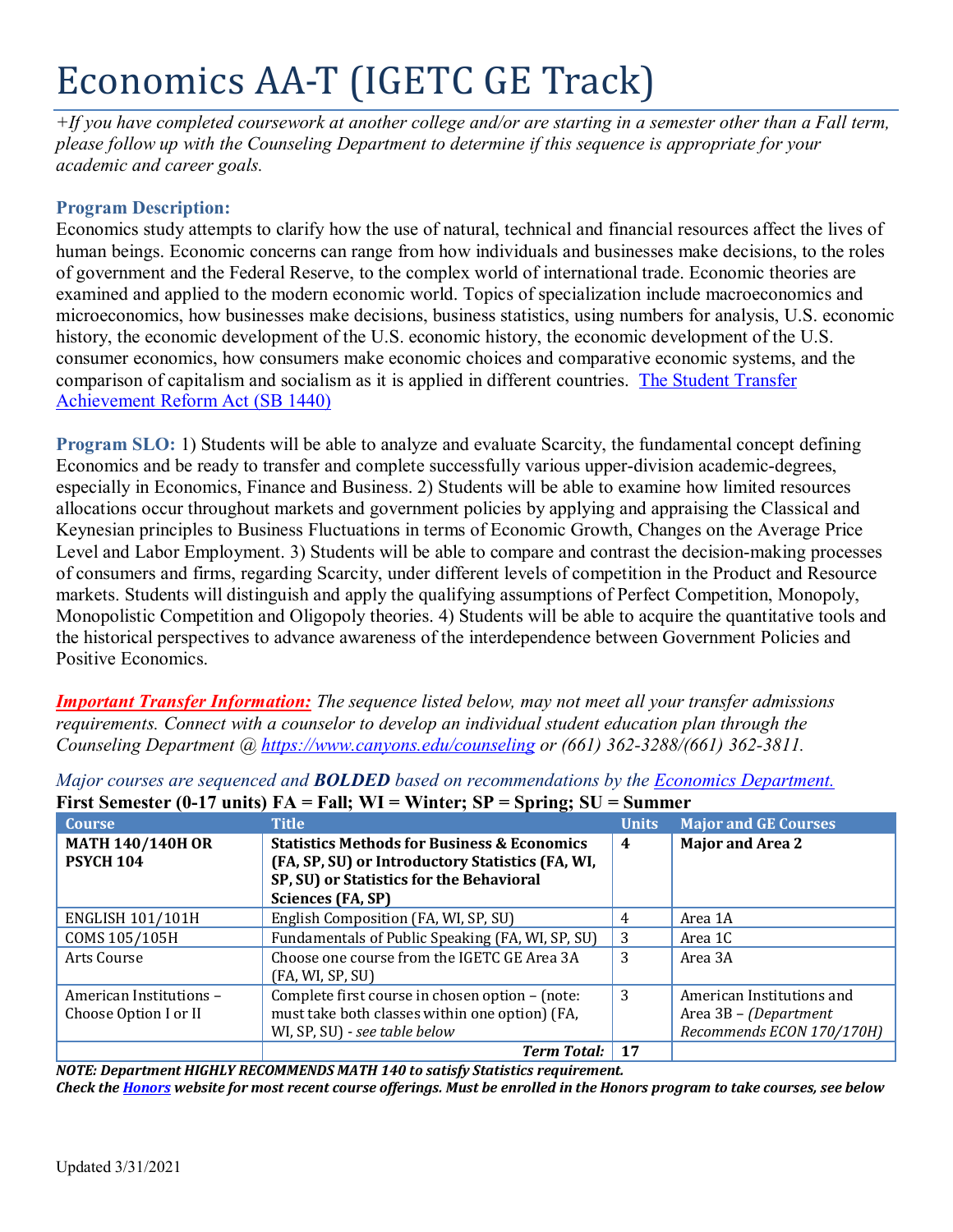# **Second Semester (18-31 units)**

| <b>Course</b>          | <b>Title</b>                                    | <b>Units</b> | <b>Major and GE Courses</b> |
|------------------------|-------------------------------------------------|--------------|-----------------------------|
| <b>ECON 201/201 OR</b> | Macroeconomics (FA, WI, SP, SU) or              | 3            | <b>Major and Area 4</b>     |
| <b>ECON 202/202H</b>   | Microeconomics (FA, WI, SP, SU)                 |              |                             |
| *MATH 211 or MATH 240  | Calculus I (FA, SP, SU) or Math Analysis for    | 5            | Major                       |
|                        | <b>Business and Social Science (FA, SP, SU)</b> |              |                             |
| **Critical Thinking    | Choose one course from the IGETC GE 1B          | 3            | Area 1B                     |
|                        | category (FA, WI, SP, SU)                       |              |                             |
| Arts or Humanities     | Choose one course from IGETC GE Area 3A or 3B   | -3           | Area 3A or 3B               |
|                        | (FA, WI, SP, SU)                                |              |                             |
|                        | <b>Term Total:</b>                              |              |                             |

*\*NOTE: ALL UC Schools will require Both Math 211 & 212 for Economics Majors. CSU's will accept either Math 211 or Math 240. Consult with a Counselor for more information. Math 211 and Math 240 have pre-requisites. Refer to th[e Math Placement](https://www.canyons.edu/_resources/documents/studentservices/assessment/math-english-sequence-updated-9-11-2020-.pdf)  [Chart](https://www.canyons.edu/_resources/documents/studentservices/assessment/math-english-sequence-updated-9-11-2020-.pdf) for sequencing and meet with Counseling to discuss your Math placement and eligibility. \*\*Some UC schools will require a second semester of English Composition.* 

| <b>Course</b>                   | <b>Title</b>                                         | <b>Units</b> | <b>Major and GE Courses</b>   |
|---------------------------------|------------------------------------------------------|--------------|-------------------------------|
| <b>ECON 201/201H or</b>         | Macroeconomics (FA, WI, SP, SU) or                   | 3            | Major and Area 4              |
| <b>ECON 202/202H</b>            | Microeconomics (FA, WI, SP, SU)                      |              |                               |
| Group 1 course -                | Choose 1 course from Group 1, listed below           | $3 - 5$      | <b>Major Elective</b>         |
| <b>Department Recommends</b>    | (FA, WI, SP, SU) - Department Recommends             |              |                               |
| <b>Math 212 for UC Transfer</b> | Calculus II (FA, SP, SU)                             |              |                               |
| American Institutions           | Complete second course in chosen option - (note:     | 3            | Area 4 and American           |
|                                 | must take both classes within one option)            |              | Institutions and Area 4 (Take |
|                                 | (FA, WI, SP, SU) see table below                     |              | Political Science 150/150H if |
|                                 |                                                      |              | you have taken Econ           |
|                                 |                                                      |              | 170/170H to satisfy US        |
|                                 |                                                      |              | History)                      |
| <b>Biological Science</b>       | Choose one course from IGETC GE Area 5B (if not      | $3-4$        | Area 5B (and 5C)              |
|                                 | taking the corresponding lab, will need to add a lab |              |                               |
|                                 | to the Physical Science course) (FA, WI, SP, SU)     |              |                               |
| UC Elective                     | Choose any course that is UC transferable (FA, WI,   | 3            | <b>UC</b> Elective            |
|                                 | SP, SU)                                              |              |                               |
|                                 | <b>Term Total:</b>                                   | $15 - 18$    |                               |

#### **Third Semester (32-46 units)**

# **Fourth Semester (47-60 units)**

| <b>Course</b>                                     | <b>Title</b>                                                                                                                                            | <b>Units</b> | <b>Major and GE Courses</b>                                        |
|---------------------------------------------------|---------------------------------------------------------------------------------------------------------------------------------------------------------|--------------|--------------------------------------------------------------------|
| Group 2 Course -<br><b>Department Recommends</b>  | Choose any course from Group 2, listed below<br>(FA, WI, SP, SU) - Department Recommends                                                                | 3            | <b>Major Elective</b>                                              |
| <b>ECON 170/170H, if not</b><br>already completed | <b>Economic History of the United States</b><br>(FA, SP, SU)                                                                                            |              |                                                                    |
| <b>Physical Science</b>                           | Choose one course from IGETC GE Area 5A (if not<br>taking the corresponding lab, will need to add a lab<br>to the Life Science course) (FA, WI, SP, SU) | $3 - 4$      | Area 5A (and 5C)                                                   |
| ++UC Elective (Consider a<br>Foreign Language)    | Choose any course that is UC transferable<br>(FA, WI, SP, SU)                                                                                           | $3 - 5$      | Elective (Have you met the UC<br>Foreign Language<br>Requirement?) |
| <b>UC</b> Elective                                | Choose any course that is UC transferable (FA, WI,<br>SP, SU)                                                                                           | -3           | <b>UC</b> Elective                                                 |
| <b>UC</b> Elective                                | Choose any course that is UC transferable (FA, WI,<br>SP, SU)                                                                                           | $2+$         | <b>UC Elective</b>                                                 |
|                                                   | <b>Term Total:</b>                                                                                                                                      | 14-17        |                                                                    |

*++ Foreign Language is required as part of the IGETC transfer general education breadth. This is a UC requirement. Proficiency equivalent to two years of a high school foreign language with a "C" or better will meet the IGETC Language other than English requirement. High School Transcripts must be on file in Admissions. Please see the Counseling Office for additional information.*

# **Total Units: 60+**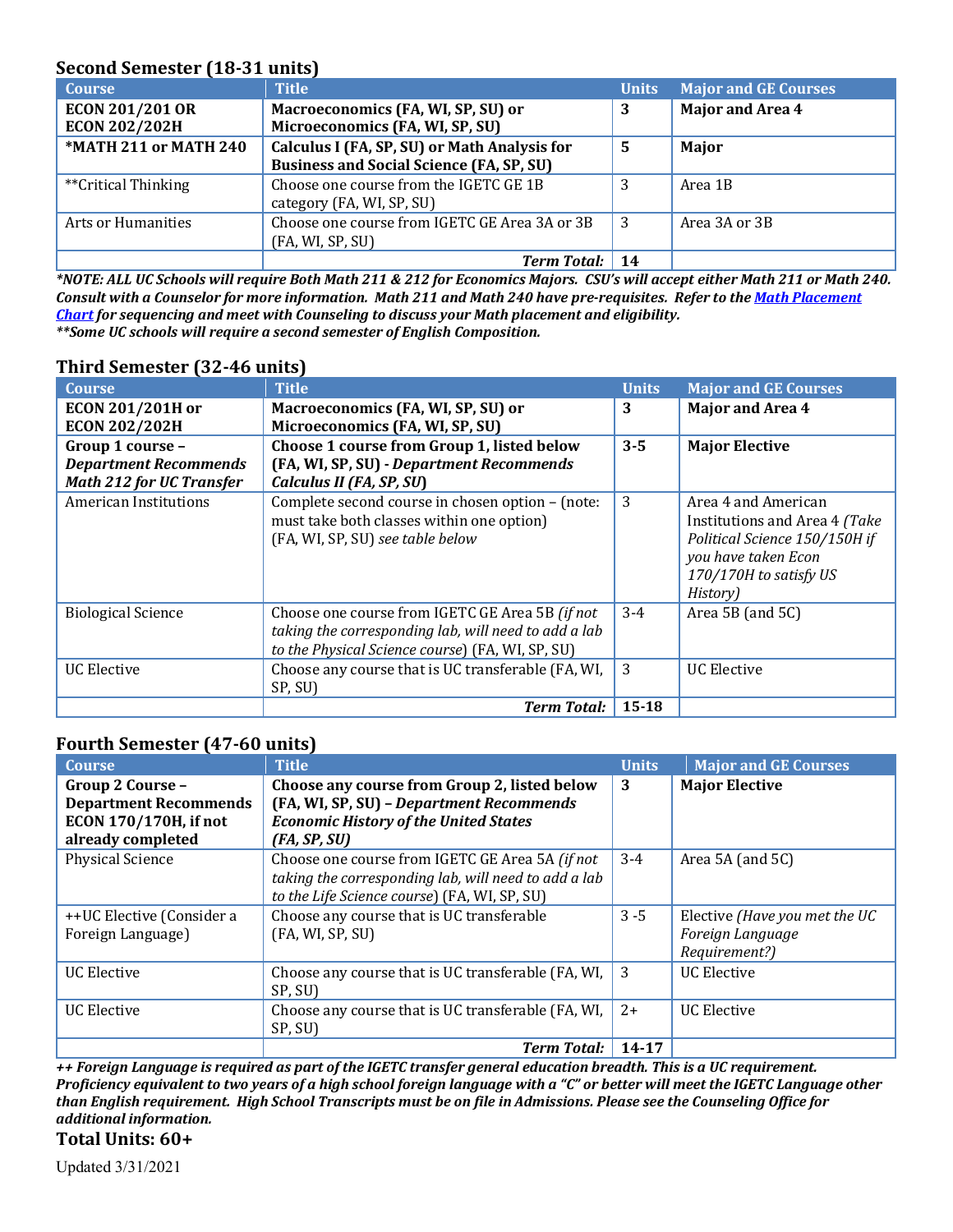**Group 1 – Choose one course from the following for three to five units.**

| <b>BUS 201</b>  | Principles of Accounting I (FA, SP, SU)                   | 5       |
|-----------------|-----------------------------------------------------------|---------|
| <b>BUS 202</b>  | Principles of Accounting II (FA, SP, SU)                  |         |
| <b>CAWT 101</b> | <b>Introduction to Computers (FA, WI, SP, SU)</b>         | 3       |
| <b>CAWT 116</b> | <b>Business Communications (FA, WI, SP, SU)</b>           | ּ<br>IJ |
| <b>CAWT 140</b> | <b>Survey of Microsoft Office Suites (FA, WI, SP, SU)</b> | 3       |
| <b>ENGL 204</b> | <b>Technical Report Writing (FA, SP)</b>                  | 3       |
| <b>MATH 212</b> | Calculus II (FA, SP, SU)                                  |         |

**Group 2 – Choose one course from this area that has not already been completed for three to five units.** 

| <b>BUS 201</b>       | Principles of Accounting I (FA, SP, SU)                   | 5 |
|----------------------|-----------------------------------------------------------|---|
| <b>BUS 202</b>       | Principles of Accounting II (FA, SP, SU)                  | 5 |
| <b>CAWT 101</b>      | Introduction to Computers (FA, WI, SP, SU)                | 3 |
| <b>CAWT 116</b>      | <b>Business Communications (FA, WI, SP, SU)</b>           | 3 |
| <b>CAWT 140</b>      | Survey of Microsoft Office Suites (FA, WI, SP, SU)        | 3 |
| <b>ECON 170/170H</b> | <b>Economic History of the United States (FA, SP, SU)</b> | 3 |
| <b>ENGL 204</b>      | <b>Technical Report Writing (FA, SP)</b>                  | 3 |
| <b>MATH 212</b>      | Calculus II (FA, SP, SU)                                  | 5 |
| <b>MATH 213</b>      | Calculus III (FA, SP, SU)                                 | 5 |
| <b>MATH 214</b>      | Linear Algebra (FA, SP)                                   | 4 |

**American Institutions Requirement –** Select one of the options below and complete a total of 6 units

| <b>Option 1</b> | One course from the following: Economics 170/170H, History 111/111H, History 112/112H, |  |
|-----------------|----------------------------------------------------------------------------------------|--|
|                 | History 120/120H, or History 130 AND Political Science 150/150H (FA, WI, SP, SU)       |  |
| <b>Option 2</b> | History $111/111H$ AND History $112/112H$ (FA, WI, SP, SU)                             |  |

# **Counseling Resources**

Economics Department<https://www.canyons.edu/academics/economics/index.php>

Counseling Department:<https://www.canyons.edu/studentservices/counseling/>

UC/IGETC GE Breadth:<https://www.canyons.edu/studentservices/counseling/transfer/index.php>

University of California: [www.universityofcalifornia.edu](http://www.universityofcalifornia.edu/)

CSU/UC Articulation Agreements: [www.assist.org](http://www.assist.org/)

Future Business Leaders of America- Phi Beta Lamda: For more information email: [coc.pbl@gmail.com](mailto:coc.pbl@gmail.com) Model United Nations Club – For more information email: [cocmodelun@gmail.com](mailto:%20rclopez1@my.canyons.edu)

Communication Studies Club – For more information email: [comsclub.coc@gmail.com](mailto:comsclub.coc@gmail.com)

Political Science Club – For more information email:  $coopolisci@gmail.com$ 

COC Honors Program:<https://www.canyons.edu/academics/honors/index.php>

A Degree With a Guarantee:<https://adegreewithaguarantee.com/en-us/>

UC Transfer Pathways: [https://admission.universityofcalifornia.edu/admission-requirements/transfer](https://admission.universityofcalifornia.edu/admission-requirements/transfer-requirements/transfer-pathways/)[requirements/transfer-pathways/](https://admission.universityofcalifornia.edu/admission-requirements/transfer-requirements/transfer-pathways/)

Campus Alliances:<https://www.canyons.edu/administration/ie2/equity/alliances.php>

Petition for Associate Degree: Check the [student calendar](https://www.canyons.edu/administration/pio/calendars.php) for term-specific submission deadlines. Summer graduation associate degree petitions are due by April 1st for your name to appear in the spring commencement pamphlet. The petition form must be reviewed with a counselor and may be found here:

[https://www.canyons.edu/\\_resources/documents/studentservices/admissions/Petition\\_for\\_Associate\\_Degree\\_an](https://www.canyons.edu/_resources/documents/studentservices/admissions/Petition_for_Associate_Degree_and_Certificate_of_Achievement.pdf) [d\\_Certificate\\_of\\_Achievement.pdf](https://www.canyons.edu/_resources/documents/studentservices/admissions/Petition_for_Associate_Degree_and_Certificate_of_Achievement.pdf)

**Career Resources**

California Career Zone: [www.cacareerzone.org](http://www.cacareerzone.org/) O\*Net Online: [www.onetonline.org](http://www.onetonline.org/) Bureau of Labor and Statistics: [www.bls.gov](http://www.bls.gov/)